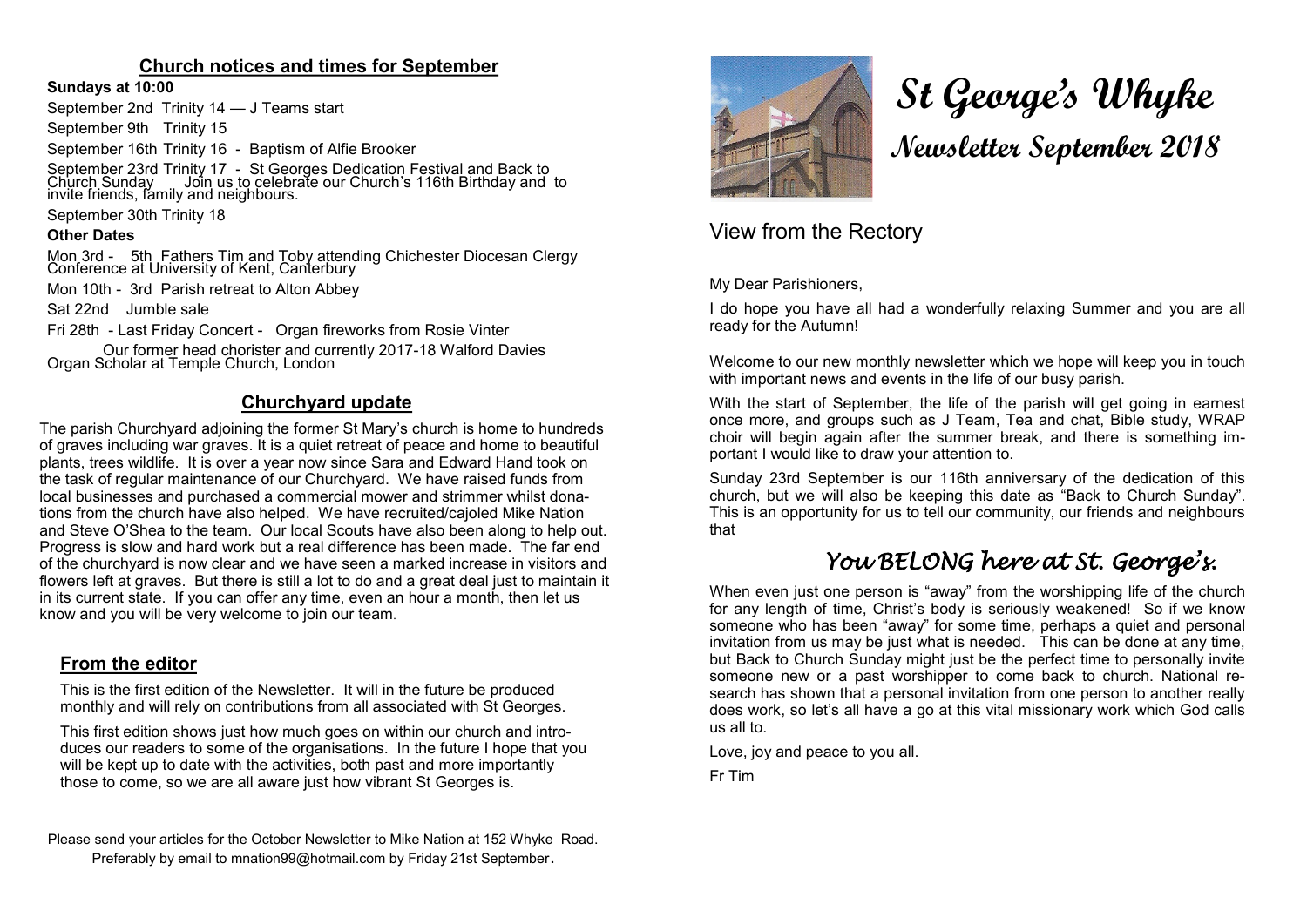# J team update

J team is our Sunday School at St Georges church. It is held during the family mass service on Sundays from 10-11am during term time. Children of all ages up to 14 are welcome to come along where we provide fun, creative learning, celebration, prayers, songs and games. J team provides children an incite to Christian values whilst giving them an opportunity to explore their own faith. We hold special events throughout the year for the children including a back to church party in September to welcome the children back after the summer holidays. The party involves activities including pass the parcel, baking, face painting, piñatas, music and songs. The group is supported by the volunteer leaders who plan and run the sessions to ensure the young people get the most out of the activities. You can see what the J team have been up to on the church website and it provides a great venue to meet young people and their families from across the parish.

### **Music at St. Georges**

Music plays an important part in the worship at St Georges. The magnificent new organ has made a significant impact in services as well as in concerts and as a teaching instrument. The Parish Choir is to be heard each Sunday and on special occasions. We are fortunate to have such a loyal team to lead and enhance our worship; future articles will feature some of the individuals in the choir – did you know that there are 3 doctorate holders in the bass section?! Many people love to sing but don't have the opportunity to blend their voice with others. The start of a new academic year is an excellent time to "Taste and See" what it is like to sing in your church choir. Term-time practice is on Tuesday at 6.15pm for an hour, with gentle encouragement and music provided. Today's lifestyle means that some members are unable to attend every week, so a larger pool of singers would be very helpful.

# **Last Friday Concerts**

Our concert programme, called the Last Friday Concerts, taking place on the last Friday in each month from April to October, is now in its second series and has been able to host a variety of musicians and is proud to promote our 'home-grown' talent (Fr Tim and Gordon Egerton so far this year). The concert at the end of August will feature the very talented Luc family with virtuoso performances from Yuriko, Imy, Maria and Kenji. If you enjoy piano and 'cello music played spectacularly – come to St Georges on August  $31<sup>st</sup>$ . The Last Friday in September sees the return to St. Georges of Rosie Vinter who first started to play the old organ after her A level exams when she was Head Chorister. The organ and good acoustic in the church have encouraged several choirs to give their concerts at St Georges, including the St Richard Singers (who rehearse in the Centre), The Chichester Chorale, Chichester Voices and not forgetting the WRAP Community Choir which is based at St Georges.

### **St George's Ramblers**

It's Saturday morning, usually, the 1<sup>st</sup> one of the month and the time is 9.30am. Excited folk are gathered in St George's carpark in anticipation of the morning's ramble, usually between  $4\frac{1}{2}$  to 5 miles distance, it might be somewhere on the Downs or perhaps along the coastal plain, but everyone is suitably attired with stout footwear, appropriate garments dictated by the weather, carrying walking poles if needed, and drinks and biscuits for the half way refreshment stop. This might take place sitting on a fallen log or on a bench found in a churchyard that the ramblers happen to be passing. Dogs are permitted but must be kept under strict control.

A 4-month programme is prepared in advance and emailed to individuals with information on the location, distance and type of terrain to be covered, the favourite descriptive word is '*undulating'* which can mean anything! We always meet in the church car park to arrange car sharing as parking can sometimes be limited.

The rambles are open to anyone who would like to join with like minded folk, who are able to walk at a steady pace for approximately 3 hours, yes, we stop to admire the views or it may be that some part of the area being covered has history of note that has been researched, and then shared. Some ramblers try to attend each ramble, others are only able to make the occasional outing, but all are welcome, a lovely relaxing way of making new friends, sharing life's experiences with lots of laughter.

If anyone would like to join the St George's Ramblers or would like to find out more, please contact Geraldine on 01243 539620 or email: gmburrows@hotmail.co.uk

# *Sponsored Ride and Stride 8 th September 2013*

Every year, on the second Saturday in September, the  $_{\text{SPONSORED RIDE}}$  & STRIDE various Historic Churches Trusts across the country hold a Sponsored Bike Ride / Stride, this year to be on September 8th

The monies raised through sponsorship is split 50/50 between the trust itself and a church of the volunteer's choice. This then is an ideal opportunity to raise money for St Georges



The idea is for cyclists, and walkers, keen and not so keen,

to cycle or walk between participating churches in their area, starting and finishing at any church and visiting as many as they want.

If you would like to take part please contact Geraldine on 01243 539620 or email: gmburrows@hotmail.co.uk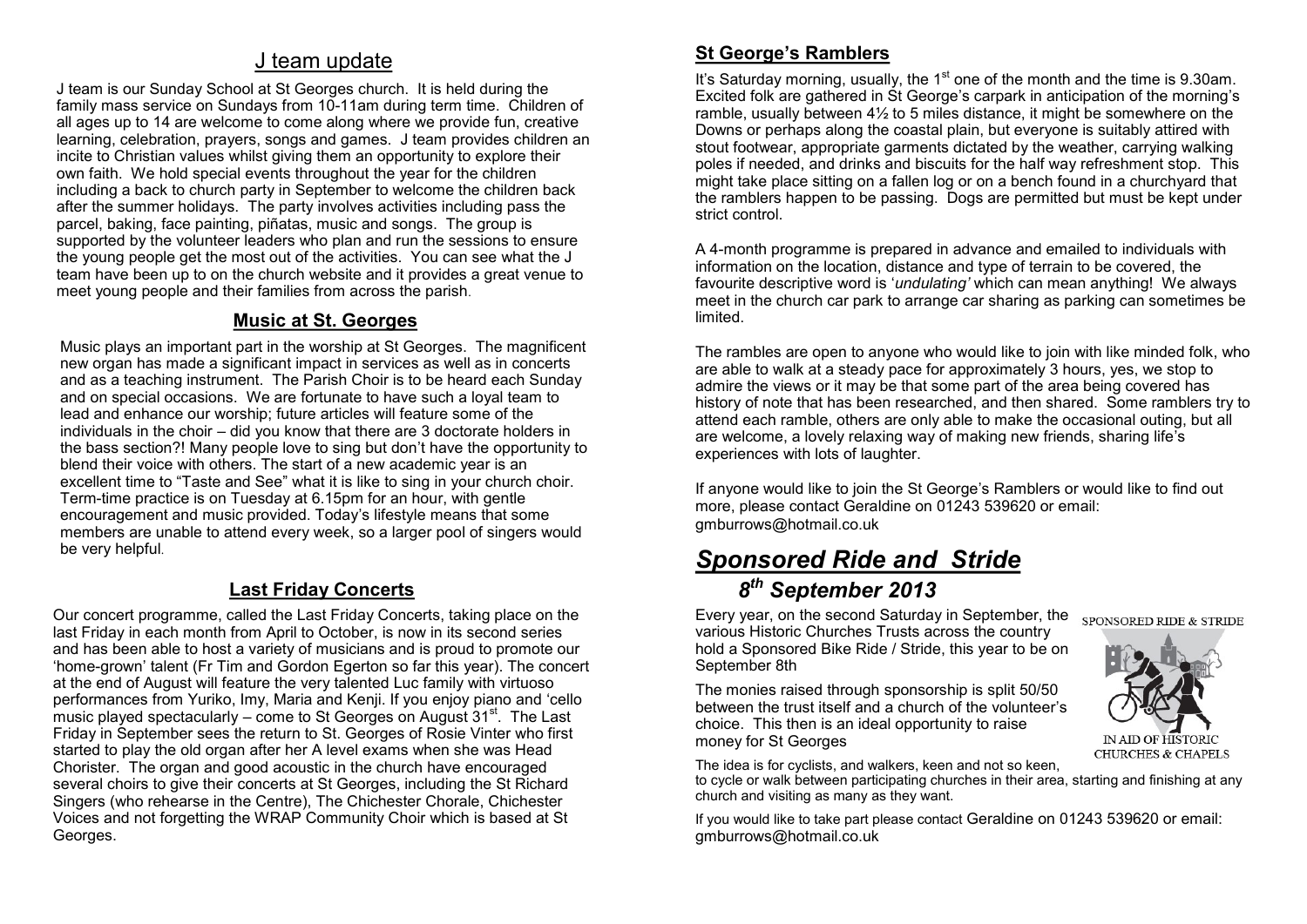### **JUMBLE SALE**

There will be a Jumble Sale, here at St Georges Community Centre on **Saturday 22nd September**, commencing at **11am.**

Items for donating may be dropped at the Centre on Friday 21<sup>st</sup> between 1.30pm – 5pm or early on the Saturday morning.

If you would like to help sort the items your company will be very welcome. Likewise, on the Saturday morning.



We will need help in manning the tables. making teas, clearing up afterwards (approx. 1pm) etc.

# **Tea and Chat**

Tea and chat is "just what it says on the tin". We meet each Wednesday afternoon from 2.30 to 3.45 in the Centenary Centre for company, friendship, chat, lovely homemade cakes and savouries. The craft group join us on the first Wednesday in each month showing us their sewing and knitting skills etc. We have a summer break during August and our year ends with a Christmas party enjoying carol singing, an excellent tea and a bran tub. An occasional raffle helps raise a little extra funds.

We are a friendly group and are always happy to welcome new faces so please come and join us. Margaret Kennard

# **The Crown Book Group**

The book group meets at Muchos Nachos (The Crown) at 7pm on the last Thursday of the month except during August and at Christmas. We aim to be a very democratic group with members suggesting and reviewing their favourite books , both fiction and non-fiction. At present we are enjoying The Last Wolf by Robert Winder (Non-fiction) before moving onto The Bonfire of The Vanities by Tom Wolfe

We are always happy to welcome new members, both men and women so if you enjoy reading and are willing to try and discuss different genre, both modern and classical, we would be delighted to have you join us.

Further details from ;

Hilary Nation - [hilary.nation@btinternet.](mailto:hilary.nation@btinternet)com

#### **WRAP Community Choir (Whyke, Rumboldswhyke & Portfield)**

Resulting from a suggestion put to the PCC in 2012 that with the interest shown in the then TV series where Gareth Malone was setting up community choirs for those 'who can't sing' the WRAP Community Choir was formed as part of the St George's Outreach Mission.

A musical student from the University of Chichester, Jason Howard, an attendee of St George's accepted the role of Director of Music with Geraldine Burrows fulfilling the role of Treasurer/Administrator.

The choir formally started in September 2012 with 29 members, meeting in the Centre on a weekly basis during term times and, with kind permission and support of the Incumbent and Churchwardens, with access to the church as and when required.

The aim of the choir was to encourage individuals who had no musical experience to join in making music, opening it up to all, not just for members of the church, to have fun and laughter, making new friends along the way. This aim has continued with many new friendships, for one couple, finding love for each other through the fellowship of WRAP.

The early 'Friends & Family Concerts' were invariably nerve wracking for members, having never performed before, let alone to stand up in front of loved ones and sing but gradually confidence was gained, word got around that WRAP was capable of stepping outside of the home environment, to be invited to perform at the Assembly Rooms, Boxgrove Priory, performing in a local pantomime, taking part in the Chichester Festivities and going on to become regular performers in the annual Festival of Chichester.

The choir's twice-yearly concerts are always as free entry with light refreshments, giving something free to the community from St George's. Any retiring donations received are given to a local charity as agreed by the choir. In recent times hundreds of pounds have been donated to The Chestnut Tree House, the new Dementia Support Centre, Chichester Counselling Service, Life Centre for Women, Stonepillow, City Angels and the Sussex Snowdrop Trust.

To date, membership is at 50, with on average, 40 members attending each Tuesday, a good strong male attendance gives the choir strength. The current Director of Music, Ben Lathbury, a professional piano teacher and conductor, ensures that members have fun but at the same time striving for perfection. The choir remains open to anyone who would like to be part of a warm, friendly, community choir. After the summer break we return on 4<sup>th</sup> September commencing at 7.30pm